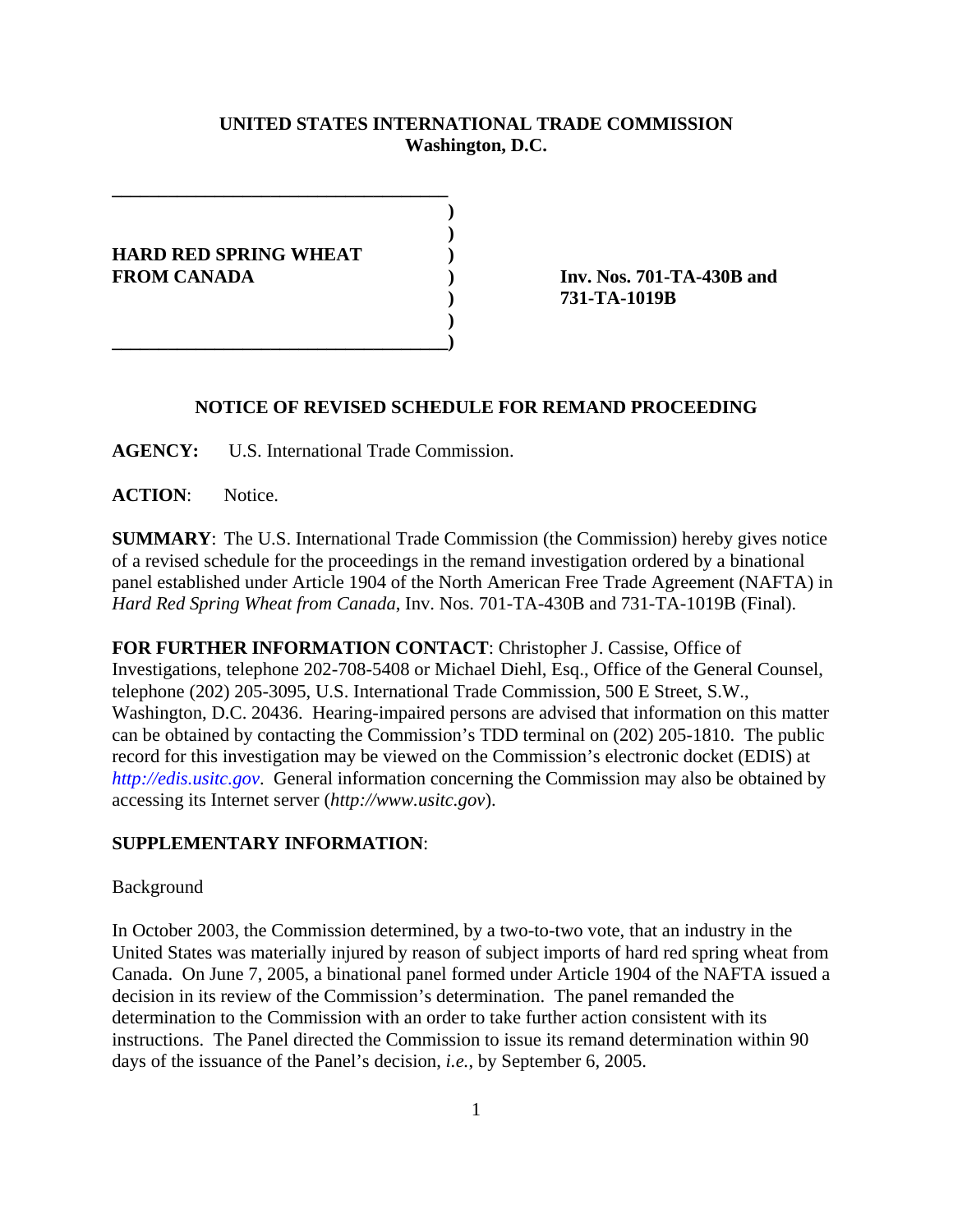On July 6, 2005, the Commission published in the Federal Register (70 FR 38981) a notice of the remand proceeding, of the Commission's decision to reopen the administrative record, and of the schedule for written submissions.

On July 7, 2005, the Panel granted a consent motion to extend the time period for filing the remand determination by 30 days to October 5, 2005.

### Participation in the Remand Proceedings

Parties are referred to the Commission's July 6, 2005 notice with respect to participation in the remand proceedings.

## Revised Schedule for Written Submissions

Given the extension of time granted by the Panel, the schedule for written submissions is revised as follows. Information obtained during the remand investigation will be released to the parties under the administrative protective order ("APO") issued in the original investigations on or about July 22, 2005. The remand staff report will be placed in the nonpublic record on August 16, 2005, and a public version will be issued thereafter, pursuant to section 207.22 of the Commission's rules.

Parties that are participating in the remand proceedings may file comments by August 23, 2005 with respect to how the record, as supplemented, bears on the issues presented by the Panel's remand instructions. No additional factual information may be included in such comments. Comments shall not exceed 30 pages of textual material, double-spaced and singlesided, on stationery measuring 8 1/2 x 11 inches.

Parties that are participating in the remand proceedings may also file final comments on or before September 2, 2005. Final comments are limited to providing commentary on party comments filed by August 23, 2005 and with respect to new information, if any, released on or after August 23, 2005. No additional factual information may be included in such final comments. Final comments shall not exceed 15 pages of textual material, double-spaced and single-sided, on stationery measuring 8 1/2 x 11 inches.

All written submissions must conform with the provisions of section 201.8 of the Commission's rules; any submissions that contain business proprietary information (BPI) must also conform with the requirements of sections 201.6, 207.3, and 207.7 of the Commission's rules. The Commission rules do not authorize filing submissions with the Secretary by facsimile or electronic means, except to the extent permitted by section 201.8 of the Commission's rules, as amended, 67 FR 68036 (Nov. 8, 2002).

In accordance with sections 201.16(c) and 207.3 of the Commission's rules, each document filed by a party to the investigations must be served on all other parties to the investigations (as identified by either the public or updated BPI service list), and a certificate of